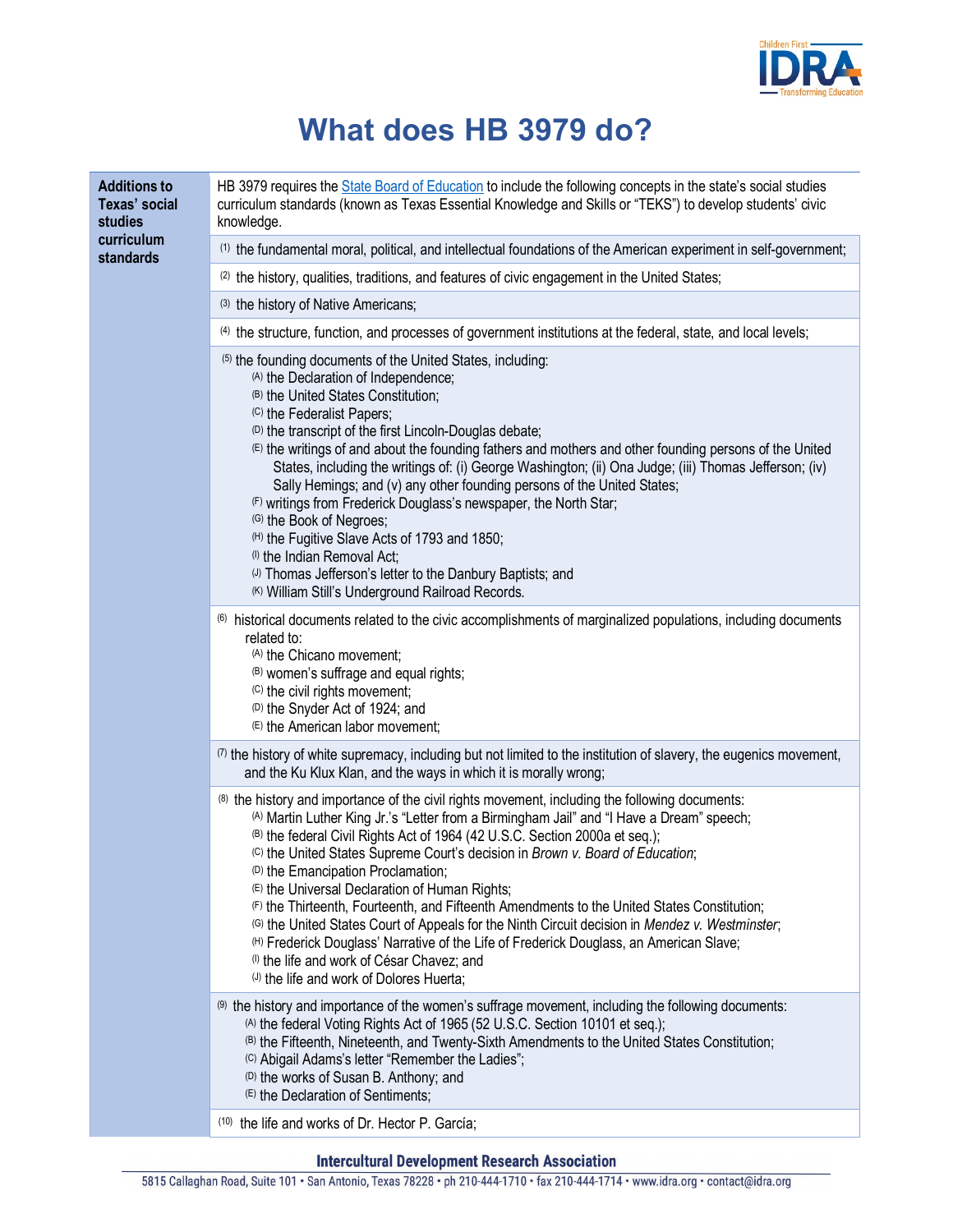

|                                                                                             | (11) the American GI Forum;                                                                                                                                                                                                                                                                                      |
|---------------------------------------------------------------------------------------------|------------------------------------------------------------------------------------------------------------------------------------------------------------------------------------------------------------------------------------------------------------------------------------------------------------------|
|                                                                                             | (12) the League of United Latin American Citizens; and                                                                                                                                                                                                                                                           |
|                                                                                             | $(13)$ Hernandez v. Texas (1954).                                                                                                                                                                                                                                                                                |
| <b>Current events,</b><br>widely debated<br>and currently<br>controversial<br><b>issues</b> | For any social studies course in the required curriculum:                                                                                                                                                                                                                                                        |
|                                                                                             | Teachers may not be compelled to discuss a particular current event or widely debated and currently<br>controversial issue of public policy or social affairs; and                                                                                                                                               |
|                                                                                             | A teacher who chooses to discuss a current event or widely debated and currently controversial issue of public<br>policy or social affairs shall, to the best of the teacher's ability, strive to explore the topic from diverse and<br>contending perspectives without giving deference to any one perspective. |
| Coursework,<br>credit and extra<br>credit for<br><b>students</b>                            | For any social studies course in the required curriculum:                                                                                                                                                                                                                                                        |
|                                                                                             | A school district, open-enrollment charter school, or teacher may not require, make part of a course, or award a<br>grade or course credit, including extra credit, for a student's:                                                                                                                             |
|                                                                                             | (A) political activism, lobbying, or efforts to persuade members of the legislative or executive branch at the<br>federal, state, or local level to take specific actions by direct communication; or                                                                                                            |
|                                                                                             | (B) participation in any internship, practicum, or similar activity involving social or public policy advocacy.                                                                                                                                                                                                  |
| No required                                                                                 | For any social studies course in the required curriculum:                                                                                                                                                                                                                                                        |
| teacher training                                                                            | A teacher, administrator, or other employee of a state agency, school district, or open-enrollment charter<br>school may not be required to engage in training, orientation, or therapy that presents any form of race or sex<br>stereotyping or blame on the basis of race or sex.                              |
| <b>Concepts</b><br>prohibited in<br>social studies<br>courses                               | For any social studies course in the required curriculum:                                                                                                                                                                                                                                                        |
|                                                                                             | A teacher, administrator, or other employee of a state agency, school district, or open-enrollment charter<br>school may not require or make part of a course the concept that:                                                                                                                                  |
|                                                                                             | (i) one race or sex is inherently superior to another race or sex;                                                                                                                                                                                                                                               |
|                                                                                             | (ii) an individual, by virtue of the individual's race or sex, is inherently racist, sexist, or oppressive, whether<br>consciously or unconsciously;                                                                                                                                                             |
|                                                                                             | (iii) an individual should be discriminated against or receive adverse treatment solely or partly because of the<br>individual's race;                                                                                                                                                                           |
|                                                                                             | (iv) members of one race or sex cannot and should not attempt to treat others without respect to race or sex;                                                                                                                                                                                                    |
|                                                                                             | $\omega$ an individual's moral character, standing, or worth is necessarily determined by the individual's race or sex;                                                                                                                                                                                          |
|                                                                                             | (vi) an individual, by virtue of the individual's race or sex, bears responsibility for actions committed in the past<br>by other members of the same race or sex;                                                                                                                                               |
|                                                                                             | (vii) an individual should feel discomfort, guilt, anguish, or any other form of psychological distress on account<br>of the individual's race or sex;                                                                                                                                                           |
|                                                                                             | (viii) meritocracy or traits such as a hard work ethic are racist or sexist or were created by members of a<br>particular race to oppress members of another race;                                                                                                                                               |
|                                                                                             | <sup>(ix)</sup> the advent of slavery in the territory that is now the United States constituted the true founding of the<br>United States; or                                                                                                                                                                   |
|                                                                                             | $(x)$ with respect to their relationship to American values, slavery and racism are anything other than deviations<br>from, betrayals of, or failures to live up to, the authentic founding principles of the United States, which<br>include liberty and equality.                                              |
|                                                                                             |                                                                                                                                                                                                                                                                                                                  |